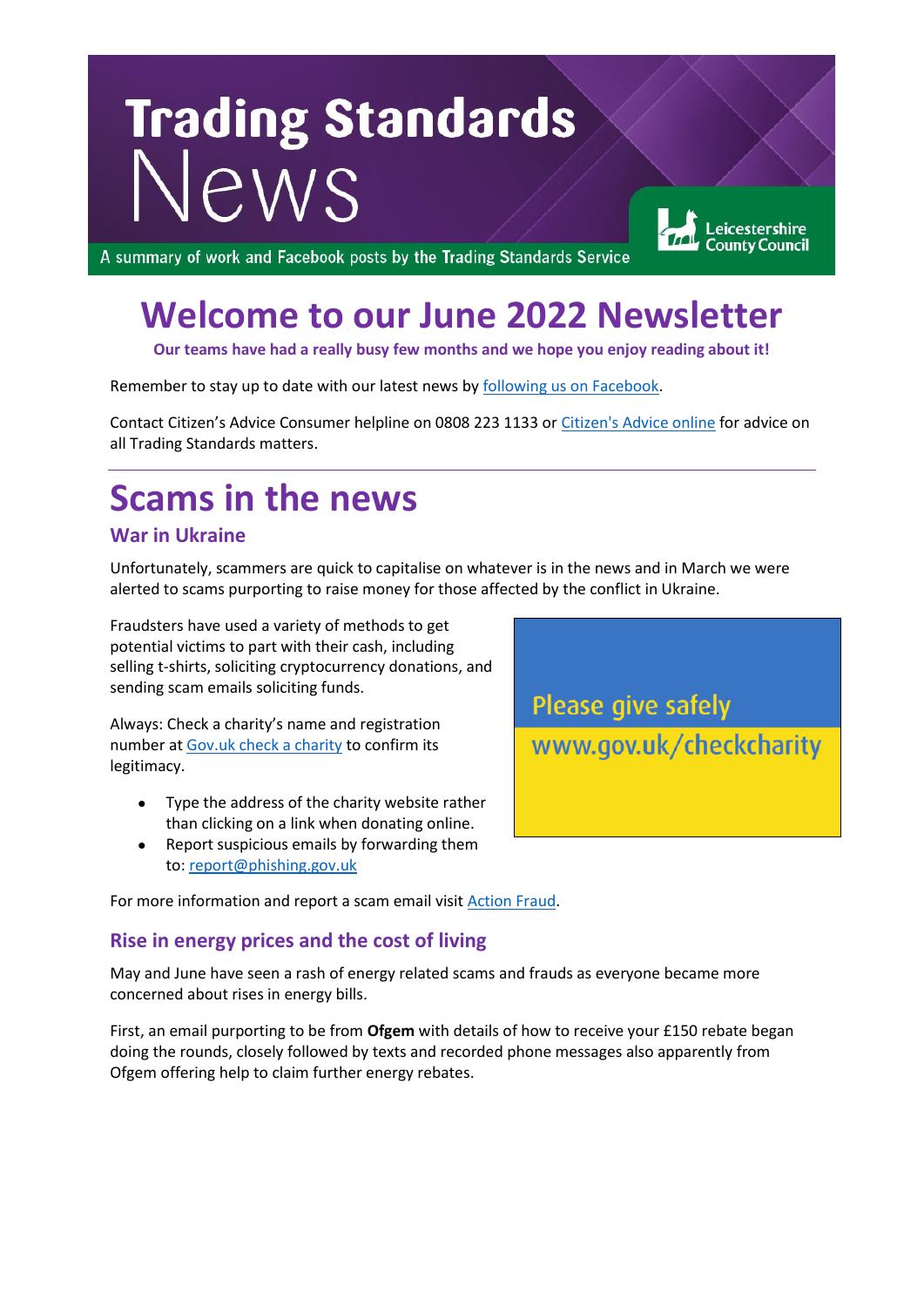| tgem                                                                                                                                           |                                                                                      |
|------------------------------------------------------------------------------------------------------------------------------------------------|--------------------------------------------------------------------------------------|
| You Are Eligible To Apply For Energy Bill Rebate                                                                                               |                                                                                      |
| Starting today the Government has announced an energy bill rebate scheme                                                                       |                                                                                      |
| You have to apply for energy bill rebate before June 01 2022                                                                                   |                                                                                      |
| The government has announced a package of support to help households with rising energy bills. We will start making the payments in June 2022. |                                                                                      |
| · This includes:                                                                                                                               | $IIIUK-UK$<br>08:00                                                                  |
| A £200 discount on their energy bill this Autumn for domestic electricity customers.                                                           | 49%                                                                                  |
| A £250 non-repayable Council Tax Rebate payment for all households that are liable for Council Tax.                                            |                                                                                      |
| This rebate is covered by the government and does not need to be paid back                                                                     | Ofgem                                                                                |
| How do I apply for energy bill rebate?<br>You can get your rebate via Ofgem portal by clicking the button below:                               | Text Message<br>Today 08:00<br>You are eligible for the<br>government funded £400.00 |
| Claim Bill Rebate Now                                                                                                                          | energy bill rebate. To complete<br>your application, visit:<br>ofgem.secure-reg.com  |
| Ofgem never send these kinds of messages, they are scams.                                                                                      |                                                                                      |

- Do not ring a number given someone on the end of it intends to steal your personal details.
- Do not click on a link unless it is from someone you know and trust.
- To report a suspicious text message for free forward it to 7726.

Genuine information on how to receive energy rebates can be found a[t Gov.uk.](https://www.gov.uk/government/news/energy-bills-support-scheme-explainer)

For more information on energy scams visi[t Ofgem.gov.](https://www.ofgem.gov.uk/information-consumers/energy-advice-households/avoid-and-report-energy-scams)

# **Product safety**

#### **Dangers of button batteries**

Leicestershire Trading Standards were pleased to support the **Office for Product Safety and Standards** #Nilbymouth campaign during April. The campaign highlighted the dangers of button batteries and small magnets when swallowed by small children.

Button batteries are found in many household gadgets and toys, they react with saliva to make caustic soda, which is used to unblock drains.



- If a child swallows a button battery and it gets stuck in their food pipe, it can burn a hole. This causes internal bleeding and can kill.
- Larger lithium 'coin cell' batteries (about the size of a five pence piece) are the most dangerous.
- Smaller batteries can be inserted into places such as ears and noses, causing serious injuries for children if undetected.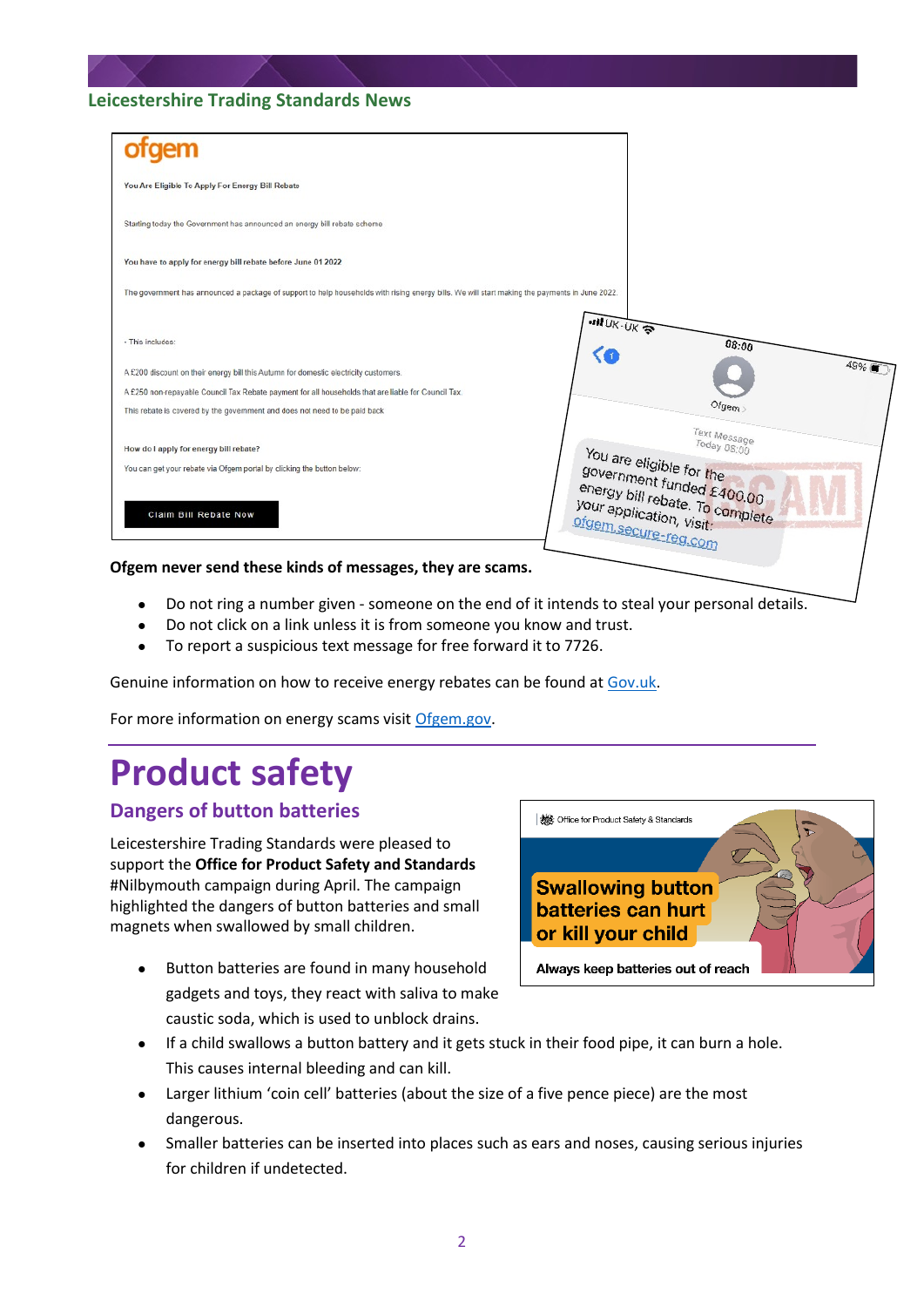• If you think your child has swallowed button batteries, take them straight to A&E. Take the product packaging, toy, or gadget with you if you can.

More information and a great video giving practical advice can be found here: [Gov.uk Button](https://www.gov.uk/government/news/hidden-danger-in-your-home-button-batteries-and-powerful-magnets)  [batteries advice](https://www.gov.uk/government/news/hidden-danger-in-your-home-button-batteries-and-powerful-magnets) and [YouTube Button batteries advice .](https://youtu.be/Y2kyGZk9-ws)

#### **Dangers of small magnets**

During checks at East Midlands Airport our team took a sample of a magnetic toy. Magnetic toys can be extremely dangerous and must comply with strict rules relating to magnet strength. If a child swallows magnets, they can be forced together in the intestines or bowels. This squeezes the tissue and cuts off blood supply, which can quickly cause harm and kill.

When this product was formally tested the magnet strength was found to be almost 15 times permitted strength. The product had a CE mark which has obviously falsely been applied to convince consumers that the goods are safe. This was for sale on a well-known fulfilment house and the goods have now been removed from sale.



Small magnets can be found in many products including adult desk and magnet sphere construction toys, fridge magnets, fake piercings, and drink charms.

#### **Safety advice:**

- Keep products with small or loose magnets away from young children.
- Magnets can be released from faulty toys, inspect toys for damage and remove from use.
- If your child has swallowed magnets, they may have stomach pain, vomit, have a fever, or point to their throat or stomach.
- If you think a child has swallowed small magnets take them straight to A&E.

More information can be found at: [Capt.org.](https://www.capt.org.uk/)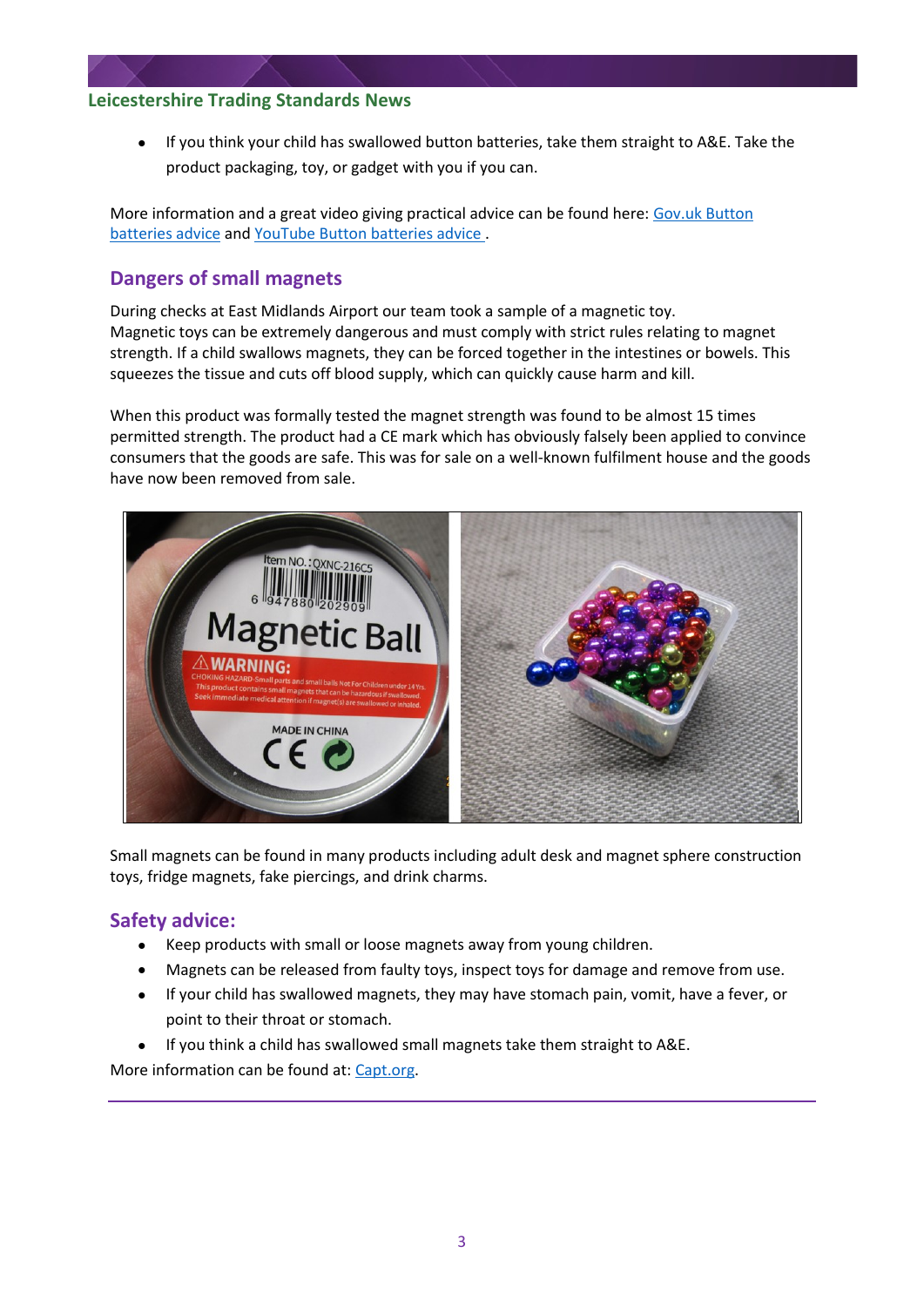### **Food safety alerts and recalls**



April also saw several large-scale food safety recalls concerning potential salmonella contamination in everyday foods.

The most widely publicised alert concerned Kinder surprise chocolate products. Some Kinder products were still to be found several weeks after the recall began in smaller independent stores.

Another alert concerned chicken found in many high street branded supermarket wraps, sandwiches, and salad products.

Stay up to date on the latest food safety and food allergen alerts by visiting[: Food Standards Agency](https://www.food.gov.uk/news-alerts)  [food alerts](https://www.food.gov.uk/news-alerts) or keeping an eye on our Facebook page.

### **Animal welfare prosecution**

Our Animal Health Team investigates reports relating to farmed animal welfare in the county.

A firm has been fined £44,000 after a Leicestershire Trading Standards investigation. 27,000 chickens died at a farm in Leicestershire following poultry shed malfunction.

Read more here: [Animal Health prosecution.](https://www.leicestershire.gov.uk/news/firm-fined-%C2%A344000-after-poultry-shed-malfunction-kills-27000-chickens)

To report any concerns you may have about the welfare of farmed animals use [Online Reporting Form.](https://www.leicestershire.gov.uk/business-and-consumers/trading-standards/report-a-trading-standards-issue/online-reporting-form)



### **Illegal tobacco and vapes**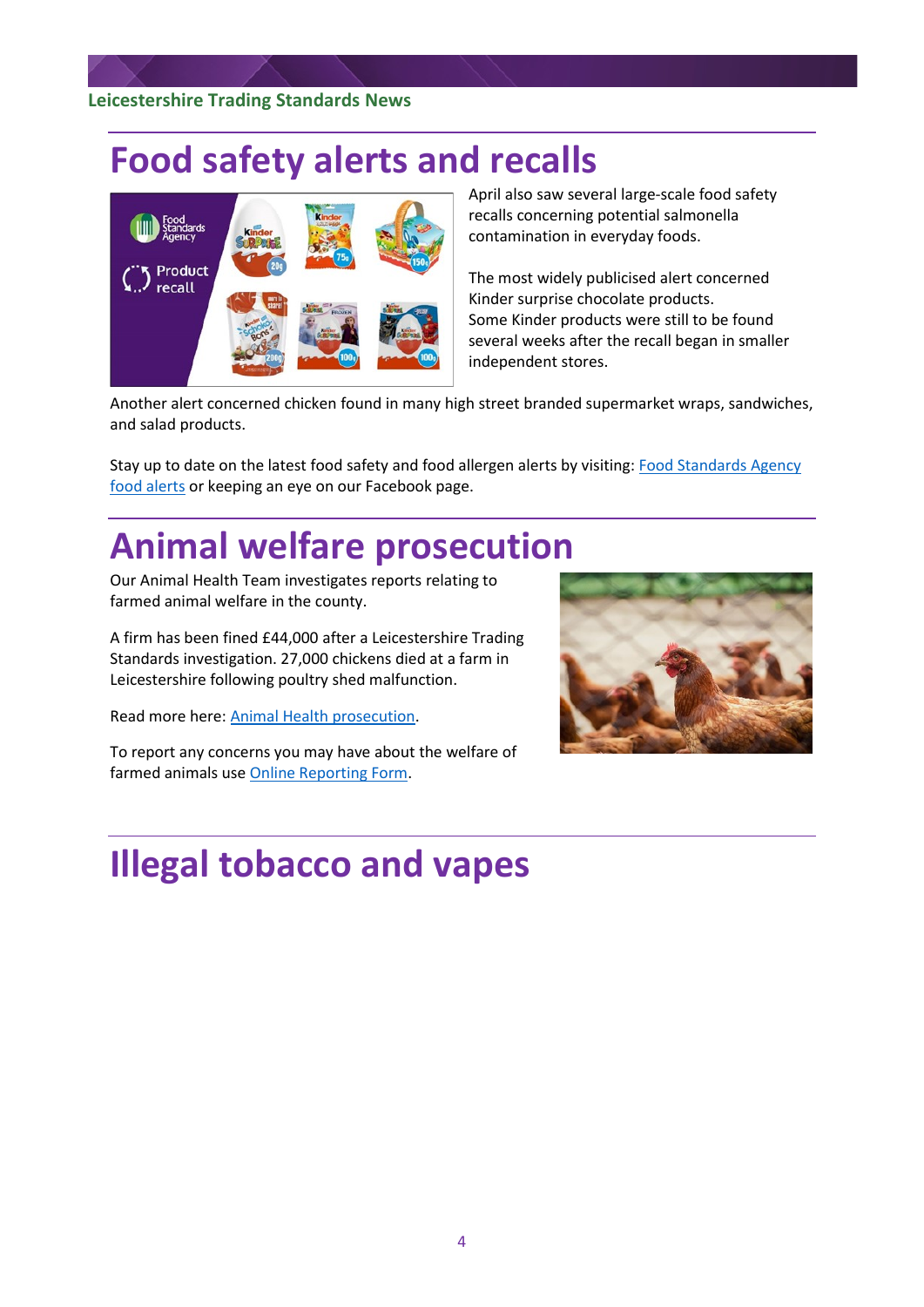

During April and May, we investigated reports of counterfeit vaping products. Our team seized a quantity of counterfeit Elf Bar Vapes from a shop in the county.

Counterfeit goods are unlikely to be made to the same standards as the genuine products, which can present safety issues to the users.

We are continuing to investigate sales of illegal vaping

products which are routinely seized for destruction. These include genuine branded items that are not compliant with UK safety regulations and standards.

Trading Standards acts on intelligence reports, including those from members of the public. To anonymously report illicit tobacco activity, use ou[r Online Reporting Form.](https://www.leicestershire.gov.uk/business-and-consumers/trading-standards/report-a-trading-standards-issue/online-reporting-form)

# **And finally…**

#### **Getting away from it all**

Hoping to put a difficult 2 years firmly behind us, many have been planning holidays to somewhere, anywhere, other than here. Unfortunately, this meant travel chaos for many over the spring half term break with warnings of further airline disruptions in the coming summer months.

Our team has continued to be kept busy looking into reports of the sale of illegal tobacco and vaping products in the county.

Trade in Illegal tobacco products is proven to be linked to organised crime networks. Its sale costs the Treasury £2bn each year, harms legitimate businesses and presents dangers to public health.

In March, as part of a joint operation with Leicestershire Police, we seized illegal cigarettes and tobacco from a local store.